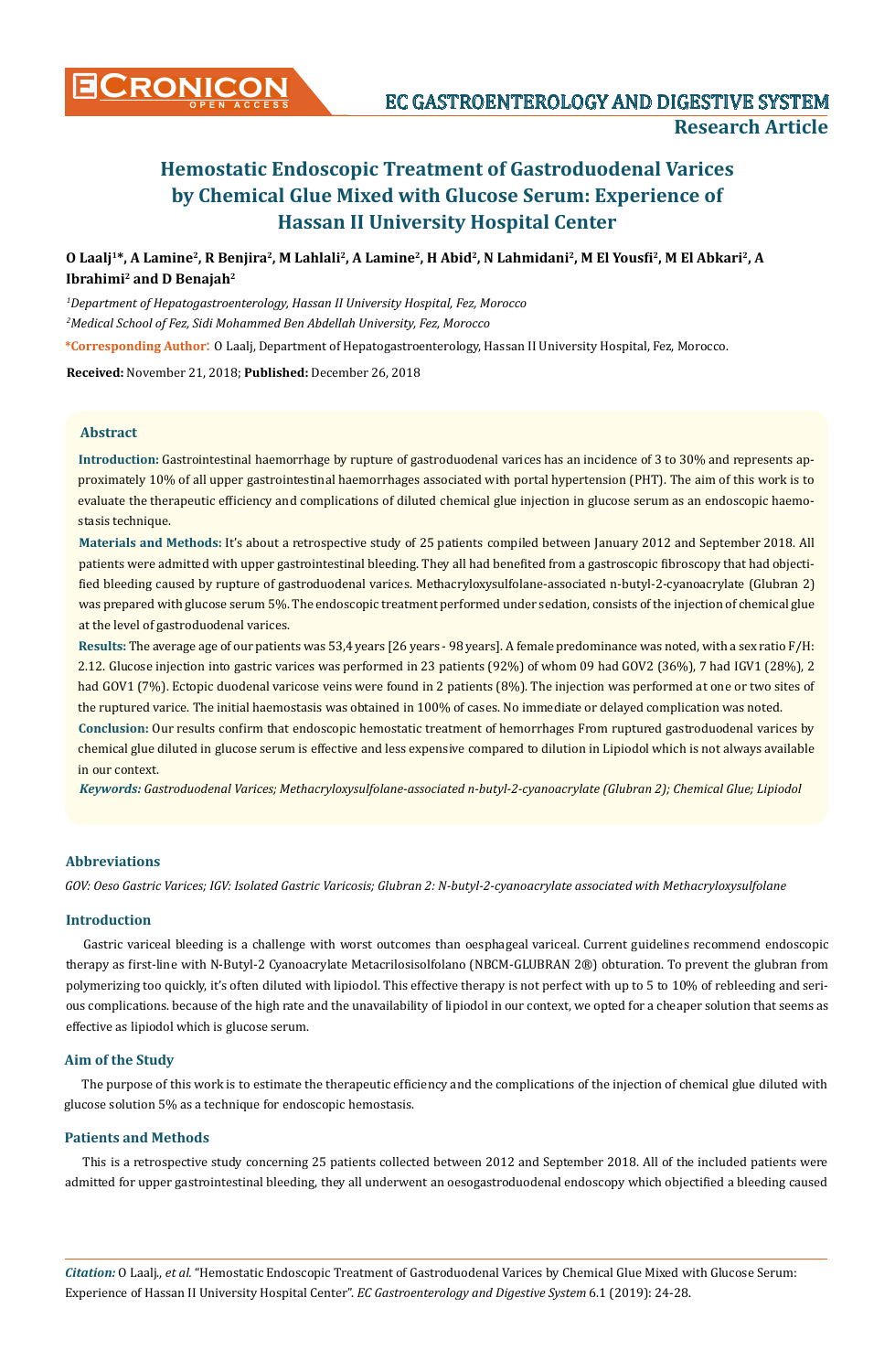25

by the rupture of gastroduodenal varicose veins. Patient's consent was mandatory before the procedure. The endoscopic treatment, realized after stabilizing the general condition, consisted in the injection of chemical glue prepared with N-butyl-2-cyanoacrylate associated with Methacryloxysulfolane (Glubran 2) mixed to glucose serum 5%.

**Exclusion criteria:** Were excluded the patients presenting an upper digestive bleeding caused by other etiologies (bleeding of esophageal varicose veins, gastroduodenal ulcers…).

## **Technique of realization:**

- The procedure is realized under sedation, purge the needle with 1,5 ml of glucose serum.
- Introduce 23 G the needle into the varice vein, inject 1.5 ml of mixture, inject 1.5 ml of glucose serum Let the needle at least 5 seconds into the varice and then take it out carefully.
- Repeat the procedure until the varice became hard without exceeding 4 injections.
- Strict surveillance of the hemodynamic parameters.

# **Results**

The mean age of our patients was 53.4 years old. We notified a female predominance with a sex ratio F/M: 2.21.12 patients had a viral cirrhosis most patients (48%) were scored. As far as the hemodynamic concerned, most of our patients were stable (68%). Almost half of our patients had an hemoglobin level lower than 7 With an average loss of hemoglobin of 2.5 points which required a blood transfusion in 23 of them (92%) (Table 1).

|                                        | $N = 25$ Percentage $(\%)$ |  |  |
|----------------------------------------|----------------------------|--|--|
| *Mean age [Y]                          | 53,4 [26/98]               |  |  |
| *Women/ Men [Sex Ratio]                | 17/8 [2,12]                |  |  |
| *Etiology of gastric Varices cirrhosis |                            |  |  |
| Hepatitis C                            | 10 (40%)                   |  |  |
| Hepatitis B                            | 2(8%)                      |  |  |
| Auto Immune Hepatitis                  | 1(4%)                      |  |  |
| Alcoholism                             | $0(0\%)$                   |  |  |
| Portal cavernom                        | 2(8%)                      |  |  |
| Idiopatic                              | 10 (40%)                   |  |  |
| *Child-Pugh status                     |                            |  |  |
| Child A                                | 12 (48%)                   |  |  |
| Child B                                | 11 (44%)                   |  |  |
| Child C                                | 2(8%)                      |  |  |
| *Hemodynamic stability                 |                            |  |  |
| Stable                                 | 17 (68%)                   |  |  |
| Unstable                               | 8 (32%)                    |  |  |
| *Hemoglobin                            |                            |  |  |
| < 7                                    | 14 (56%)                   |  |  |
| $[7;10]$                               | 9 (36%)                    |  |  |
| 10                                     | 2(8%)                      |  |  |
| *Déglobulisation [Y]                   | $[2,5]$                    |  |  |
| *Transfused patients                   | 23 (92%)                   |  |  |
| *Average number of session             | 1,6                        |  |  |

#### *Table 1: General characteristics of patients.*

Glucose injection into gastric varices was performed in 23 patients (92%) of whom 09 had GOV2 (36%), 7 had IGV1 (28%), 2 had GOV1 (7%). Ectopic duodenal varicose veins were found in 2 patients (8%). The injection was performed at one or two sites of the ruptured varice. We didn't find any esophageal varices in 6 patients.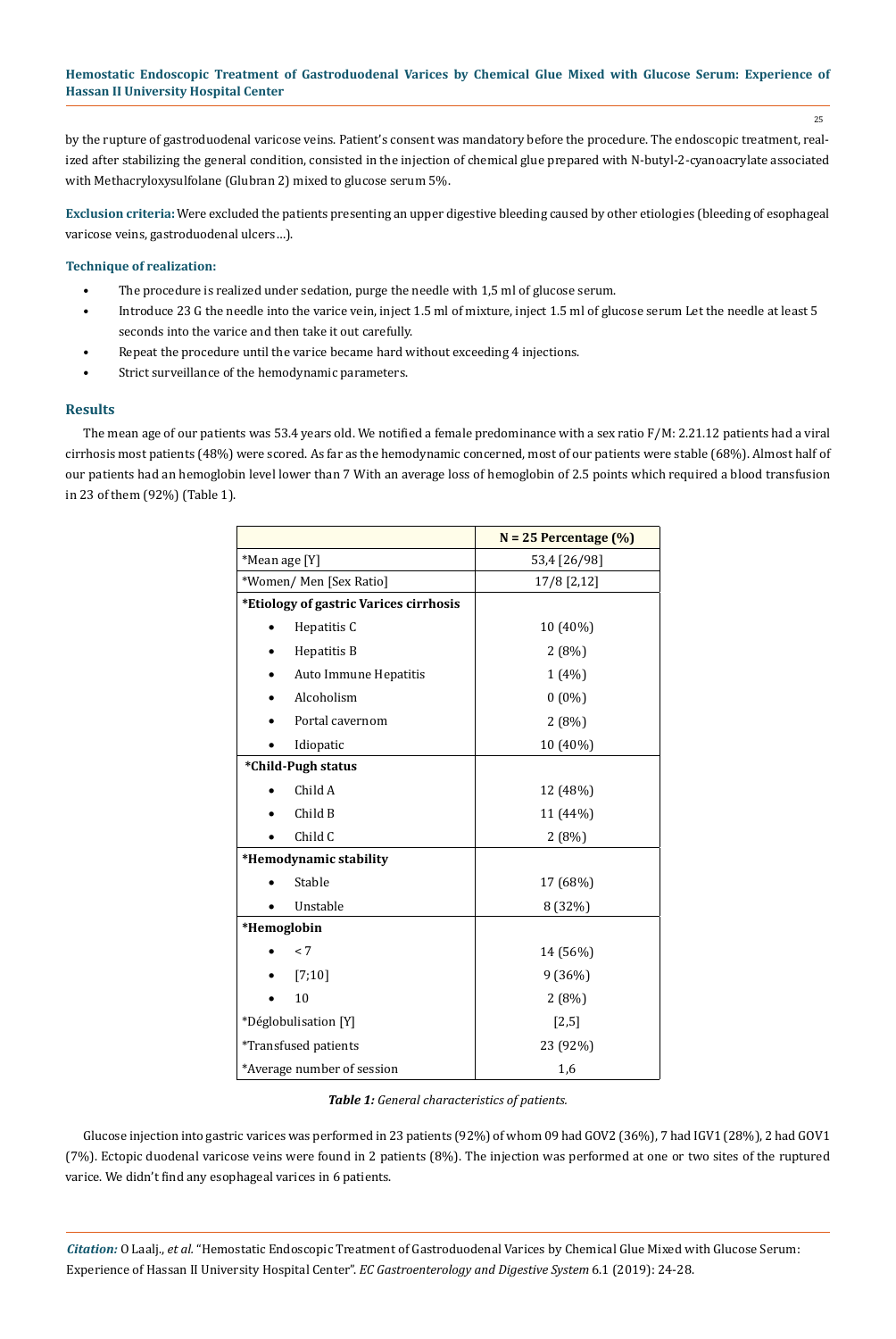26

While practicing the EGDF we notified an active bleeding in 7 cases (28%) and recent bleeding in 18 cases (72%) (Table 2). The initial haemostasis was obtained in 100% of cases. No immediate or delayed complication was noted. 2 patients (8%) died because of a short term recurrence (Table 3).

|                                   | $N = 25$       | Percentage (%) |
|-----------------------------------|----------------|----------------|
| *Location of gastric varices (GV) |                |                |
| GOV <sub>1</sub>                  | 7              | 28%            |
| GOV <sub>2</sub>                  | 9              | 36%            |
| IGV <sub>1</sub>                  | 7              | 28%            |
| IGV <sub>2</sub>                  | $\theta$       | 0%             |
| Duodenal                          | 2              | 8%             |
| *Average Size of GV               |                |                |
| $<$ 15 mm                         | 10             | 40%            |
| [15; 25]                          | 10             | 40%            |
| >25                               | 5              | 20%            |
| * Oesophageal varices             |                |                |
| None                              | 6              | 24%            |
| Grade I                           | 8              | 32%            |
| Grade II with RC                  | 9              | 36%            |
| Grade II without RC               | $\overline{2}$ | 8%             |
| Grade III                         | $\Omega$       | 0%             |
| *Active bleeding                  | 7              | 28%            |
| *Recent bleeding                  | 18             | 72%            |

*Table 2: Endoscopy data.*

|                                            | $N = 25$                 | Percentage (%) |
|--------------------------------------------|--------------------------|----------------|
| *Rate of initial hemostasis                | 25                       | 100%           |
| *Immediate or delayed complication         | 0                        | $0\%$          |
| *Recurrence                                |                          |                |
| <b>Short term</b>                          | 4                        | 16%            |
| Encollage with good evolution<br>$\bullet$ | 2                        | 8%             |
| Death<br>$\bullet$                         | $\overline{\mathcal{L}}$ | 8%             |
| <b>Long Term</b>                           | 4                        | 16%            |
| Encollage with good evolution<br>$\bullet$ | 4                        | 16%            |
| Death                                      | O                        | $0\%$          |

*Table 3: Evolution of patients who have benefited from chemical glue.*

# **Discussion**

The frequency and the severity of the bleedings by rupture of gastric varices depend on their localization [1-6]. There are four types of gastric varices: gastro-esophageal type I (GOV1) which corresponds to the esophageal varicose veins and which goes on below the oesogastric junction, gastro-esophageal type 2 (GOV2) and the gastric - isolated varicose veins (IGV1) which correspond to fundic - associated varices (GOV2) or (IGV1) with the esophageal varicose veins. Other gastric varicose veins localized at the level of the stomach's body, in the cave, in the pylorus or in the initial part of the duodenum, are the isolated gastric varicose veins of type 2 (IGV2) [6-8]. The GOV2 bleeds more often than the GOV1 (55 vs. 12%) [9] and their forecast is more difficult in case of secondary GOV2 and IGV2 compared to IGV1, although the hemorrhagic risk is lower 6% [6].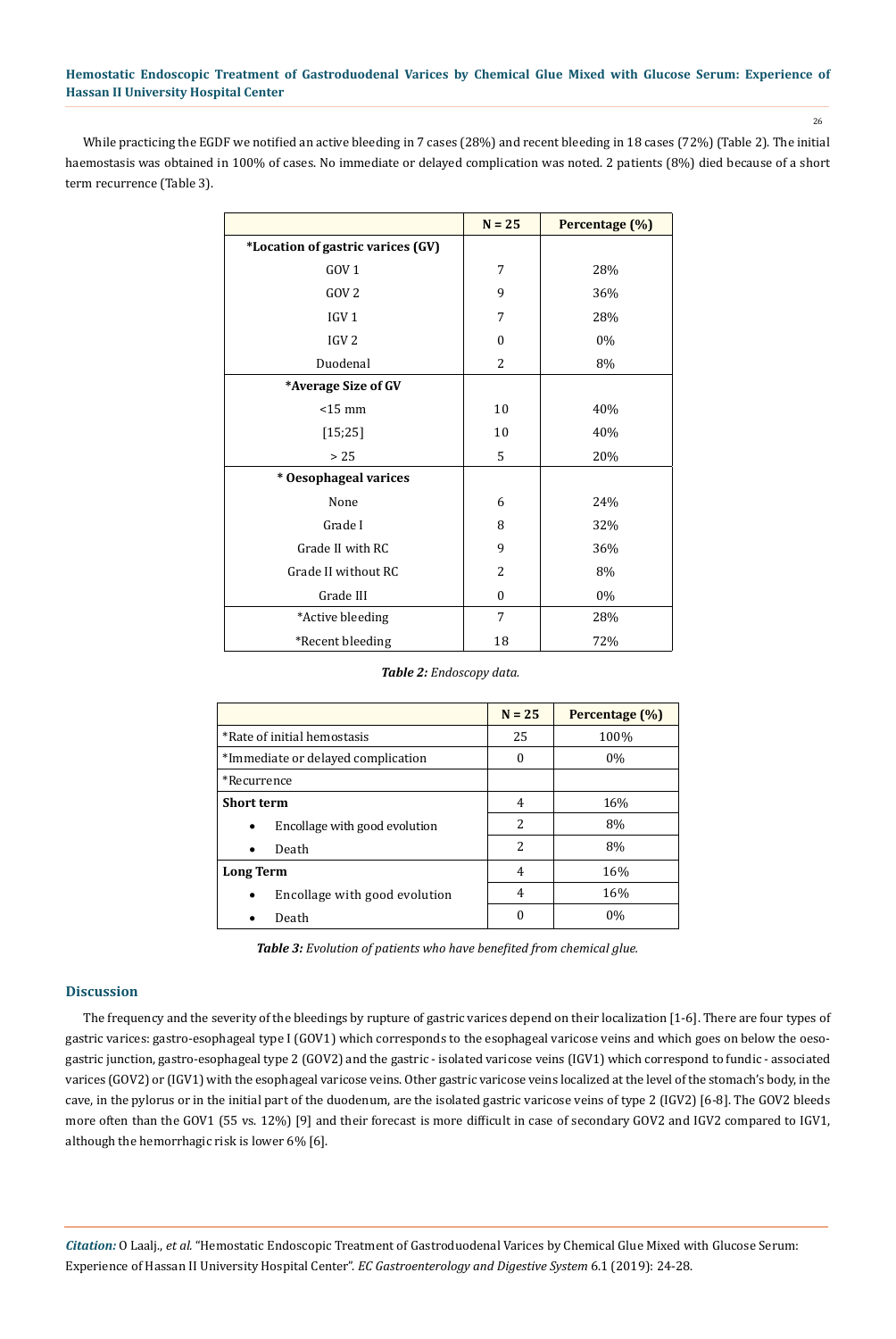27

The mortality rates secondary to rupture of gastric varicose veins is 45 to 55% [6,9]. The presence of gastric varicose veins would increase the global hemorrhagic risk to 2,5 times (69% vs. 24%) and would aggravate the forecast of the risk of having a portal hypertension [10]. The efficacy of chemical glue in the treatment of gastric varicose veins is now established. it was described first by Lunderquist., et al. in 1978 [11]. Later in 1986, Soehendra., et al. [12] reported the first series of endoscopic treatment of gastric varicose veins. Since then, a significant number of series showed a rate of 90% hemostasis [13,14]. The techniques of hardening with injection of chemical glue, Histoacryl (n-butyl-2-cyanoacrylate) or Glubran 2 (n-butyl-2-cyanoacrylate associated with Methacryloxysulfolane) has been developed. These glues solidify immediately in the contact of the blood and allow an immediate closing of varicose veins. Contrary to sclerosing products, the ulcerations with eviction of the mold of glue are late- arising (2 weeks to 3 months after the injection [15] and allow to partially explain the decrease in the risk of premature hemorrhagic secondary offenses.

The histoacryl is usually diluted with Lipiodol which has the additional property to allow the radiological confirmation of the injection and the identification of the embolisation. The glue has a viscosity similar to water, while Lipiodol is very viscous and produces the difficulty in the injection of the mixture [16]. Glubran 2 has a longer duration of polymerization and does not necessarily require a dilution with Lipiodol [13]. This is interesting, especially as Lipiodol is dear and not always available.

Few studies in the literature were interested in the dilution of chemical glue (Glubran 2) with another product delaying the polymerization other than Lipiodol from where the interest of our study.

A Brazilian study [17], led between 2009 and 2010, tried to estimate the importance of dilution of Glubran 2 with some distilled water. Twenty one patients were included in the study and benefited from injection of Glubran 2 mixed with water distilled to calcify the gastric varicose veins. The initial hemostasis was obtained in all the patients and no damages of the endoscope tube or major complication were reported, except epigastric pain in three patients. One patient presented a hemorrhagic secondary offense six months later. This study showed that the injection of Glubran 2 mixed only with distilled water is safe and effective for the hardening of the gastric varicose veins.

An Egyptian study [17] led in April 2015 tried to compare n-butyl-2-cyanoacrylate, iso-amyl-2-cyanoacrylate and a mixture of 72% of chromate glycerin with hypertonic glucose 25% in the management of gastric varices. Ninety patients who were presented with gastric varicose veins at the unity of endoscopy at The University Hospital of Ain Shams were included. They were distributed at randomization in three groups; every group included 30 patients handled by sclerosant injections in twice-weekly sessions until complete closing of the gastric varicose veins. Group I, II and III were treated respectively by (n-butyl-2- cyanoacrylate; Histoacryl), (iso-amyl-2- cyanoacrylate; Amcrylate) and a mixture of 72% of glycerin and chromium Scleremo with glucose serum 25%]. All the procedures were electively made without active bleeding. The recruited patients were supervised during three months. There was a secondly bleeding in 13.3% of the Histoacryl and Amcrylate group versus 0% in the group with Scleremo. The mortality rate was 6.6% in both Histoacryl and Amcrylate groups, while it was 0% in the Scleremo group. In the first and second sessions, the necessary quantity of Scleremo for closing was sufficiently available, whereas the quantity of Histoacryl was very low. Besides, Scleremo was the least expensive of both treatments. The study concluded that all the sclerosing substances used showed an efficiency and a success in the management of the gastric varicose veins, but the cost and the global amount of the third group were much lesser compared to the first ones.

Our study, using Glubran 2 mixed with serum glucose 5%, showed its efficiency in the initial hemostasis of bleeding gastroduodenal varicose veins and. there were no initial or delayed complication and the process proved to be much less expensive than the dilution with Lipiodol.

#### **Conclusion**

Our results confirm that chemical glue diluted in glucose serum is an affective, safe and affordable endoscopic hemostatic treatment of hemorrhages due to ruptured gastroduodenal varices.

#### **Conflict of Interest**

There is no conflict of interest.

#### **Bibliography**

1. A Lamine Séjai., *et al*[. "Endoscopic treatment of gastro duodenal varices by chemical glue mixed with glucose serum".](https://journal-jmsr.net/abstract.php?article_id=4792) *Journal of Medi[cal and Scientific Research](https://journal-jmsr.net/abstract.php?article_id=4792)* 3.2 (2016): 282-285.